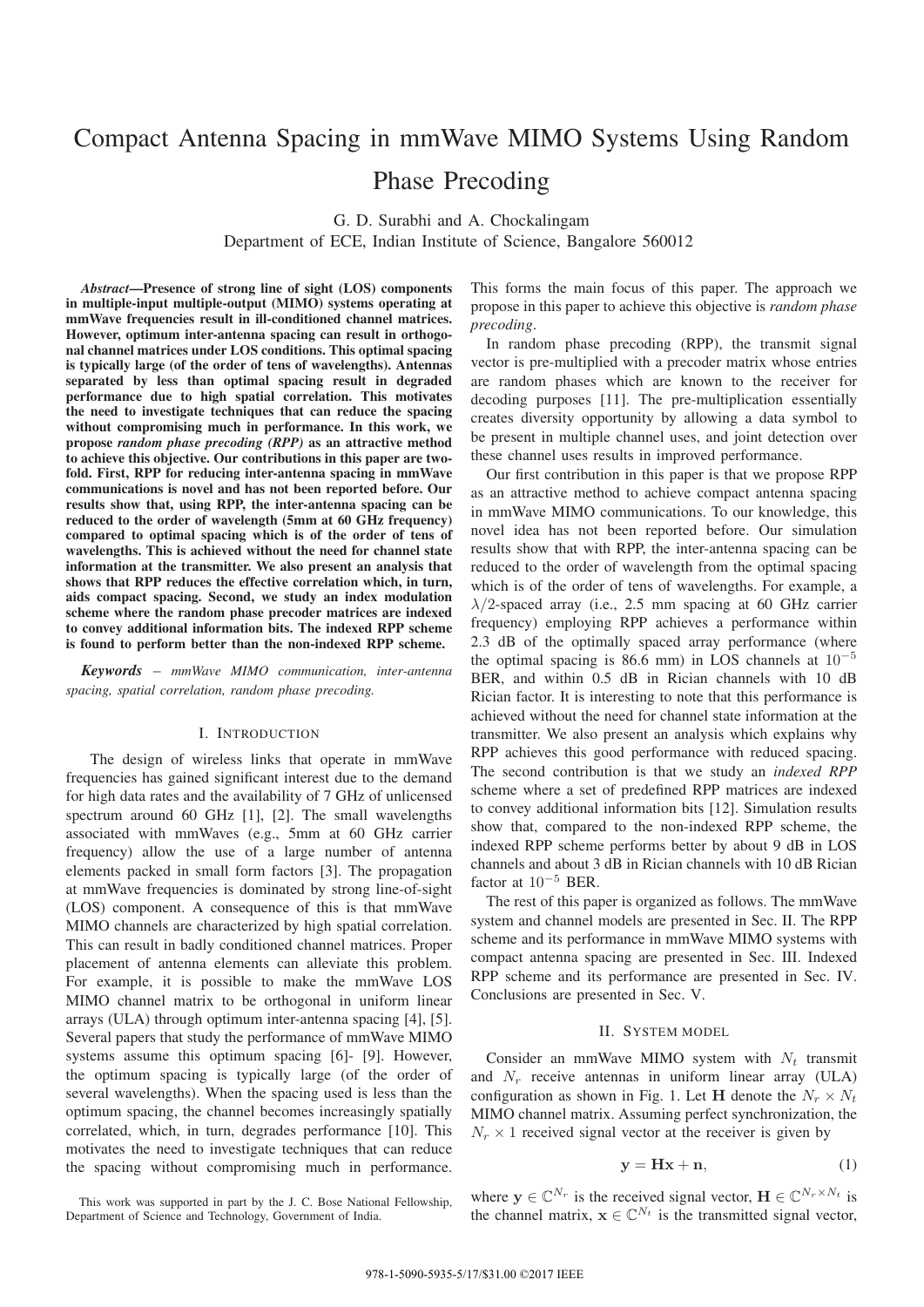

Fig. 1. mmWave MIMO system.

and  $\mathbf{n} \sim \mathcal{CN}(\mathbf{0}, \sigma^2 \mathbf{I})$ . A frequency-flat Rician channel model is assumed, where the **H** matrix can be written in the form

$$
\mathbf{H} = \sqrt{\frac{K}{K+1}} \mathbf{H}_{\text{LOS}} + \sqrt{\frac{1}{K+1}} \mathbf{H}_{\text{NLOS}},
$$
 (2)  
where  $\mathbf{H}_{\text{LOS}}$  and  $\mathbf{H}_{\text{NLOS}}$  denote the LOS and non-LOS

component matrices, respectively, and  $K$  is the Rician factor, defined as the ratio of the powers in the LOS and non-LOS components. Note that  $K = \infty$  corresponds to the case of pure LOS channel and  $K = 0$  corresponds to the case of Rayleigh fading channel. The entry in the *i*th row and *j*th column of  $H_{LOS}$  is given by  $e^{-j\frac{2\pi}{\lambda}d_{ij}}$ , where  $d_{ij}$  denotes the LOS path length between the  $j$ th transmit antenna and the  $i$ th receive antenna, and  $\lambda$  is the wavelength. The entries of the  $\mathbf{H}_{\text{NLOS}}$  are assumed to be i.i.d and distributed as  $\mathcal{CN}(0, 1)$ .

#### *A. Optimal inter-antenna spacing*

Let  $s_t$  denote the inter-antenna spacing in the ULA at the transmitter (see Fig. 1). Likewise, let  $s_r$  denote the interantenna spacing in the ULA at the receiver. Let D denote the distance between the transmitter and the receiver. In the pure LOS channel (i.e.,  $K = \infty$ ), the channel matrix  $\mathbf{H}$  (=  $\mathbf{H}_{\text{LOS}}$ ) becomes orthogonal if the condition

$$
\langle \mathbf{h}_i, \mathbf{h}_j \rangle = 0, \ \forall i \neq j \tag{3}
$$

is satisfied, where  $h_i$  denotes the *i*th column of **H**. It has been shown that the optimum  $s_t$  and  $s_r$  that satisfy the above condition for a ULA is given by [4], [5]

$$
s_t s_r \approx \frac{(2n+1)D\lambda}{M}, \quad n \in \mathbb{Z}^+, \tag{4}
$$

where  $M = \max(N_t, N_r)$ . When  $s_t$  and  $s_r$  are equal, then  $s_t = s_r = s$  becomes

$$
s \approx \sqrt{\frac{(2n+1)D\lambda}{M}}, \quad n \in \mathbb{Z}^+.
$$
 (5)

Note that the condition in (3) is satisfied for  $n = 0, 1, 2, \dots$ , and the minimum optimum spacing corresponds to  $n = 0$ in (4), (5). Also, note that the optimum array length at the transmitter is given by  $(N_t - 1)s$ , which increases with increased  $N_t$ . Likewise,  $(N_r-1)s$  is the optimum array length at the receiver.

*1) An example scenario:* Consider a 2 <sup>×</sup> 2 MIMO system operating at 60 GHz ( $\lambda = 5$  mm), where the transmit and receive arrays are separated by a distance  $D = 3$  m. Assume that the inter-antenna separation at the transmitter and receiver arrays are equal (i.e.,  $s_t = s_r = s$ ). Then, from (5) with  $n =$ 0, an optimum inter-antenna spacing of 86.6 mm is required for **H** to be orthogonal. Note that this optimum spacing is about  $17\lambda$ . Contrast this with the operation in 2.4 GHz or 5 GHz bands under rich scattering, where  $\lambda/2$  separation is adequate to achieve independence among the entries in the channel matrix.



Fig. 2. Comparison of the BER performance of  $2 \times 2$  mmWave MIMO system at 60 GHz with  $D = 3$  m under i) optimal spacing, ii)  $3\lambda$  spacing, and *iii*)  $\lambda/2$  spacing in LOS channel.

# *B. Effect of suboptimum spacing on performance*

In this subsection, we present an illustration of the degrading effect of suboptimum spacing on the BER performance. Figure 2 shows the BER performance of a  $2 \times 2$  MIMO system operating at 60 GHz with  $D = 3$  m and BPSK modulation. The optimum spacing in this case is  $s = 17.32\lambda = 86.6$  mm. LOS channel ( $K = \infty$ ) is considered. The BER performance with optimum spacing  $(17.32\lambda = 86.6 \text{ mm})$ ,  $3\lambda$  spacing  $(15$ mm), and  $\lambda/2$  spacing (2.5 mm) are plotted. As expected, it can be seen that the best BER performance is achieved with optimum spacing. As the spacing is reduced, the BER performance significantly degrades. For example, at a BER of  $10^{-5}$ , the performance of  $3\lambda$  spacing is worse by about 26 dB compared to that of the optimal spacing. This degradation increases further to about 58 dB if  $\lambda/2$  spacing is used. This points to the potential to bridge the large performance gap between optimal spacing and  $\lambda/2$  spacing. Accordingly, in the next section, we propose RPP to improve the performance of  $\lambda/2$  spacing in mmWave MIMO systems.

#### III. RANDOM PHASE PRECODING SCHEME

Figure 3 shows the mmWave MIMO transmitter that employs RPP. In this RPP system, transmission is carried out using  $N_t$  antennas in p channel uses. Let A denote the modulation alphabet used.  $N_t p$  modulated symbols from  $A$ form a vector **x** of length  $N_t p \times 1$ . This vector is precoded by an RPP matrix **P** of size  $N_t p \times N_t p$ . The  $(i, j)$ th entry of **P** is  $\frac{1}{\sqrt{N_t p}} e^{j\theta_{ij}}$ , where the  $\theta_{ij}$ s are chosen from uniform distribution in the range  $[-\pi, \pi]$ . The  $\theta_{ij}$ s are generated using a pseudo-random sequence generator, whose seed is preshared among the transmitter and the receiver. The precoded output vector  $\mathbf{P} \mathbf{x}$  of size  $N_t p \times 1$  is transmitted in p channel uses, where in each channel use an  $N_t \times 1$  subvector of  $\mathbf{P} \mathbf{x}$ is transmitted using  $N_t$  antennas. The received signal vector **y** of length  $N_r p \times 1$  at the receiver can be written in the form

$$
y = HPx + n,\t\t(6)
$$

where **H** is the matrix of size  $N_r p \times N_t p$ , defined as  $\mathbf{H} = \text{diag}\{\mathbf{H}_{(1)}\mathbf{H}_{(2)}\cdots\mathbf{H}_{(p)}\}$ , where  $\mathbf{H}_{(i)}$  is the  $N_r \times N_t$ channel matrix corresponding to ith channel use, which is of the form in (2). The noise vector **n** is defined as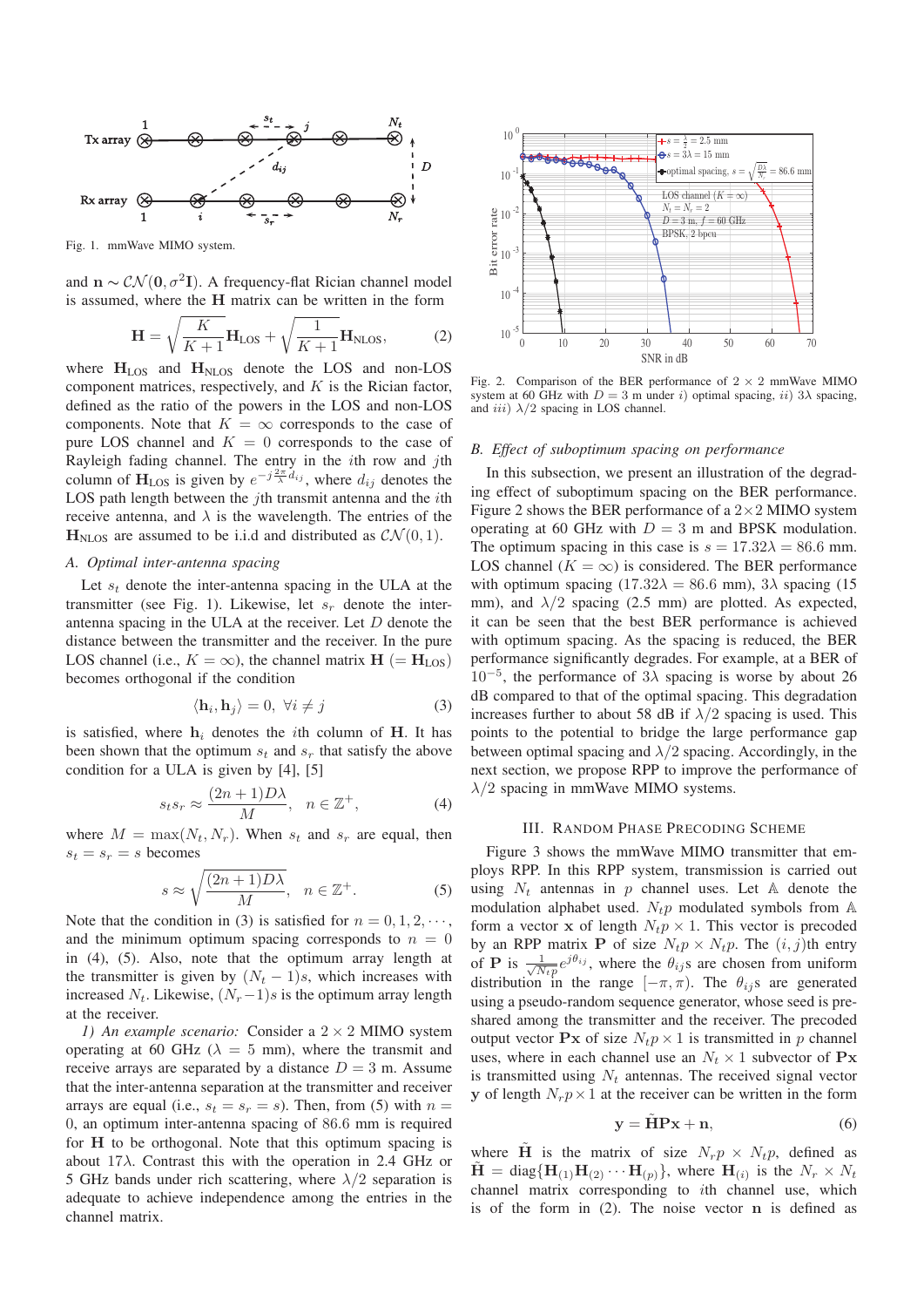

Fig. 3. mmWave MIMO transmitter with random phase precoding.



Fig. 4. BER performance of  $2 \times 2$  system with RPP in LOS channel at 60 GHz with  $D = 3$  m, BPSK, and ML detection.

 $\mathbf{n} = [\mathbf{n}_{(1)}^T \mathbf{n}_{(2)}^T \cdots \mathbf{n}_{(p)}^T]^T$ , where  $\mathbf{n}_{(i)}$  is the  $N_r \times 1$  noise vector corresponding to the *i*th channel use, whose entries are distributed as  $\mathcal{CN}(0, \sigma^2)$ . At the receiver, detection is carried out jointly over  $p$  channel uses. The ML detection rule is given by

$$
\hat{\mathbf{x}} = \underset{\mathbf{x} \in \mathbb{A}^{N_t p}}{\operatorname{argmin}} \|\mathbf{y} - \tilde{\mathbf{H}} \mathbf{P} \mathbf{x}\|^2. \tag{7}
$$

# *A. Performance results and discussions*

In this subsection, we present the BER performance of a  $2 \times 2$  MIMO system operating at 60 GHz with  $D = 3$  m, BPSK modulation, and RPP under ML detection. The optimal inter-antenna spacing for this setting is  $s = 86.6$  mm. We compare the BER performance of the following three settings: i) system without RPP, optimal spacing  $(86.6 \text{ mm})$ , ii) system without RPP,  $\lambda/2$  spacing (2.5 mm), and *iii*) system with RPP,  $\lambda/2$  spacing (2.5 mm). Figure 4 shows this comparison for LOS channel ( $K = \infty$ ). The performance of the system with RPP is shown for different values of  $p$ . As we saw earlier in Fig. 2, without RPP, the performance of  $\lambda/2$  spacing is worse by about 58 dB at  $10^{-5}$  BER compared to that of optimum spacing. It is interesting to see that RPP significantly improves the performance of  $\lambda/2$  spacing. This improvement is increased for increased values of  $p$ . For example, RPP with  $p = 9$  under  $\lambda/2$  spacing performs close to optimum spacing performance by just about 2.3 dB at  $10^{-5}$  BER. This is a drastic improvement (about 55.5 dB improvement) made possible by multiple occurrences of a symbol induced by RPP and joint detection over  $p$  channel uses. Also, the analysis in Sec. III-B shows that RPP essentially reduces the correlation in the effective channel matrix  $\overline{HP}$  which results in good performance even with reduced inter-antenna spacing. Note that RPP achieves this improvement without any channel state information at the transmitter.

Figure 5 shows the SNR required to achieve a BER of  $10^{-3}$  as a function of inter-antenna spacing without and with



Fig. 5. Variation of SNR required to achieve a BER of 10−<sup>3</sup> as a function of inter-antenna spacing s (in multiples of  $\lambda$ ) without and with RPP in  $2 \times 2$ MIMO LOS channel.



Fig. 6. BER performance of  $2 \times 2$  system with RPP in Rician channel at 60 GHz with  $D = 3m$ , Rician factor=10 dB,  $p = 9$ , BPSK, and ML detection.

RPP in a  $2 \times 2$  MIMO LOS channel. It is seen that the required SNR with RPP ( $p = 8$ ) is significantly less compared to that without RPP at small inter-antenna spacings. Figure 6 shows that in a Rician channel with a Rician factor of  $K = 10$  dB [13], RPP with  $p = 9$  at  $\lambda/2$  spacing achieves a performance close to within just 0.5 dB of the optimum spacing performance at <sup>10</sup><sup>−</sup><sup>5</sup> BER.

Note that within the optimum spacing of  $17\lambda$ , 34 antennas spaced  $\lambda/2$  apart can be placed. Using more receive antennas with  $\lambda/2$  spacing along with RPP can offer additional receive dimensions and hence further performance improvement. Figure 7 illustrates this point where we have plotted the performance of RPP with  $N_r = 2, 4, 8$ . Denoting the lengths of the transmit and receive arrays with  $\lambda/2$  spacing as  $l_t$  and  $l_r$ , respectively, the receive array lengths  $l_r$  for  $N_r = 2, 4, 8$ are 2.5 mm, 7.5 mm, 17.5 mm, respectively. Note that the length of the Rx array with  $N_r = 2$  and optimum interantenna spacing is 86.6 mm. From Fig. 7, we see that  $2 \times 4$ system with  $\lambda/2$  spaced array achieves a performance gain of 0.4 dB compared to  $2 \times 2$  system with optimally spaced array. Note that the achieved reduction in the Tx and Rx array lengths in this case is 97.11% and 91.4%, respectively. Also, we see that  $2 \times 8$  system with  $\lambda/2$  spaced array and RPP outperforms optimally spaced  $2 \times 2$  system by about 3 dB. This gain in performance is achieved along with 97.11% and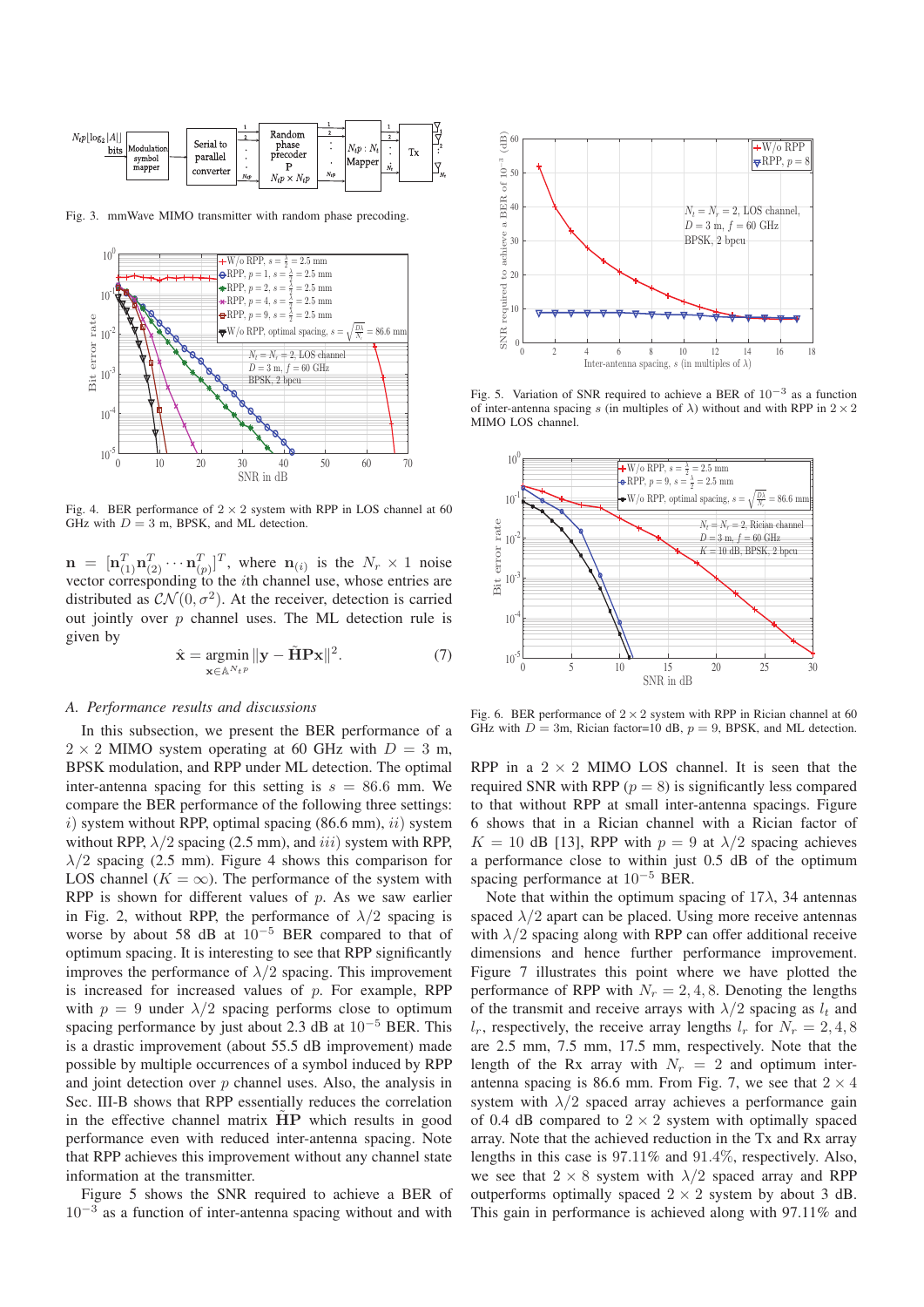

Fig. 7. BER performance comparison of  $\lambda/2$  spaced MIMO systems employing RPP with  $p = 8$ ,  $N_t = 2$ , and  $N_r = 2$ , 4, 8 in LOS channel.

79.79% reduction in Tx and Rx array lengths, respectively. Hence, for a given array length, employing more receive antennas with compact spacing along with RPP can achieve improved performance.

## *B. Correlation analysis in RPP*

In this subsection, we analyze the correlation characteristics of the effective matrix **G**, defined as  $G \triangleq HP$ , in LOS channel. With this definition, (6) can be written as

$$
y = \underbrace{\tilde{H}P}_{\triangleq G} x + n. \tag{8}
$$

The above system can be viewed as an  $N_r p \times N_t p$  MIMO system with **G** as the effective channel matrix. The  $(i, j)$ th element of  $\bf{G}$ , denoted by  $g_{ij}$ , is given by

$$
g_{ij} = \mathbf{h}_i^{\mathsf{T}} \mathbf{p}_j,\tag{9}
$$

where  $\mathbf{h}_i^{\dagger}$  denotes the *i*th row of **H** and  $\mathbf{p}_j$  denotes the *j*th column of **P**. Since  $\theta_{ij}$ s are uniformly distributed in  $[-\pi, \pi)$ ,  $E[g_{ij}] = 0$ . The correlation between  $g_{ij}$  and  $g_{kl}$  is given by the correlation coefficient  $\rho_{ij,kl}$ , defined as

$$
\rho_{ij,kl} = \frac{E[g_{ij}g_{kl}^*]}{\sqrt{E[g_{ij}g_{ij}^*]E[g_{kl}g_{kl}^*]}},\tag{10}
$$

where

$$
E[g_{ij}g_{kl}^*] = E[\mathbf{h}_i^{\dagger} \mathbf{p}_j \mathbf{p}_l^{\dagger} \mathbf{h}_k] = \mathbf{h}_i^{\dagger} E[\mathbf{p}_j \mathbf{p}_l^{\dagger}] \mathbf{h}_k.
$$
 (11)

Defining  $N \triangleq N_t p$ ,  $E[\mathbf{p}_j \mathbf{p}_l^{\dagger}]$  can be written as

$$
E[\mathbf{p}_j \mathbf{p}_l^{\dagger}] = \begin{bmatrix} e^{j(\theta_{1j} - \theta_{1l})} & e^{j(\theta_{1j} - \theta_{2l})} & \dots & e^{j(\theta_{1j} - \theta_{Nl})} \\ e^{j(\theta_{2j} - \theta_{1l})} & e^{j(\theta_{2j} - \theta_{2l})} & \dots & e^{j(\theta_{2j} - \theta_{Nl})} \\ \vdots & \vdots & \ddots & \vdots \\ e^{j(\theta_{Nj} - \theta_{1l})} & e^{j(\theta_{Nj} - \theta_{2l})} & \dots & e^{j(\theta_{Nj} - \theta_{Nl})} \end{bmatrix} . \tag{12}
$$

Since  $\theta_{mn}$ s are independent, we have

$$
\frac{1}{N}E[e^{j(\theta_{mj}-\theta_{nl})}]=\frac{1}{N}\delta_{(m-n)}\delta_{(j-l)},
$$
\n(13)

where  $\delta_k$  denotes the Kronecker delta function that evaluates to one only when  $k = 0$  and zero otherwise. Therefore,

$$
E[\mathbf{p}_j \mathbf{p}_l^{\dagger}] = \frac{\delta_{(j-l)}}{N} \begin{bmatrix} \delta_0 & \delta_{-1} & \dots & \delta_{(1-N)} \\ \delta_1 & \delta_0 & \dots & \delta_{(2-N)} \\ \vdots & \vdots & \vdots & \vdots \\ \delta_{(N-1)} & \delta_{(N-2)} & \dots & \delta_0 \end{bmatrix} . \quad (14)
$$

From (14), we have the following:

$$
E[\mathbf{p}_j \mathbf{p}_l^{\dagger}] = \begin{cases} \mathbf{0}_{N \times N} & \text{if } j \neq l, \\ \frac{1}{N} \mathbf{I}_N & \text{if } j = l, \end{cases}
$$
 (15)

where  $\mathbf{0}_{N\times N}$  denotes the all zero matrix of size  $N \times N$ . Therefore, we have  $E[g_{ij}g_{kl}^*]$  as

$$
E[g_{ij}g_{kl}^*] = \begin{cases} 0 & \text{if } j \neq l, \\ \frac{1}{N}\mathbf{h}_i^{\dagger}\mathbf{h}_k & \text{if } j = l, i \neq k \\ \frac{1}{N} \|\mathbf{h}_i\|^2 & \text{if } j = l \text{ and } i = k. \end{cases}
$$
 (16)

From  $(10)$  and  $(16)$ , we have

$$
\rho_{ij,kl} = \begin{cases}\n0 & \text{if } j \neq l, \\
\frac{\mathbf{h}_i^{\dagger} \mathbf{h}_k}{\|\mathbf{h}_i\| \|\mathbf{h}_k\|} & \text{if } j = l, i \neq k \\
1 & \text{if } j = l \text{ and } i = k.\n\end{cases}
$$
\n(17)

Further, because of the structure of  $\overline{H}$ ,

$$
\mathbf{h}_i^{\dagger} \mathbf{h}_k = \begin{cases} \text{non-zero} & \text{if } \lceil \frac{i}{N_r} \rceil = \lceil \frac{k}{N_r} \rceil \\ 0 & \text{otherwise.} \end{cases} \tag{18}
$$

It can be observed from (16) through (18) that the random phase precoding operation makes the correlation coefficients between several pairs of the entries of **G** to become zero. Now, consider the ratio of the number of non-zero correlation coefficients to the total number of correlation coefficients, and denote this ratio as  $\alpha$ . It can be seen that

$$
\alpha = \frac{N_t p^2 {N_r \choose 2}}{{N_r N_t p^2 \choose 2}} = \frac{N_t p^2 N_r (N_r - 1)}{N_r N_t p^2 (N_t N_r p^2 - 1)}
$$

$$
= \frac{N_r - 1}{N_t N_r p^2 - 1}.
$$
(19)

For large values of  $p$ ,

$$
\alpha \approx \frac{N_r}{N_t N_r p^2} = \frac{1}{N_t p^2}.
$$
 (20)

From (20), we see that for large values of p, the ratio  $\alpha$ becomes very small, meaning that most of the correlation coefficients become zero. That is, the effective channel matrix **G** becomes increasingly uncorrelated for increasing values of p. This explains the improved performance achieved by the RPP operation even with reduced inter-antenna spacing.

#### IV. INDEXED RPP SCHEME

In this section, we propose indexed RPP scheme for mmWave MIMO systems. Figure 8 shows the transmitter of the proposed indexed RPP scheme. In this scheme, a set of predefined RPP matrices are indexed to convey additional information bits. The transmitter takes  $N_t p$  modulated symbols from a modulation alphabet A as the input and forms a vector **x** of length  $N_t p \times 1$ . This vector is precoded with an RPP matrix of size  $N_t p \times N_t p$  that is chosen from a collection